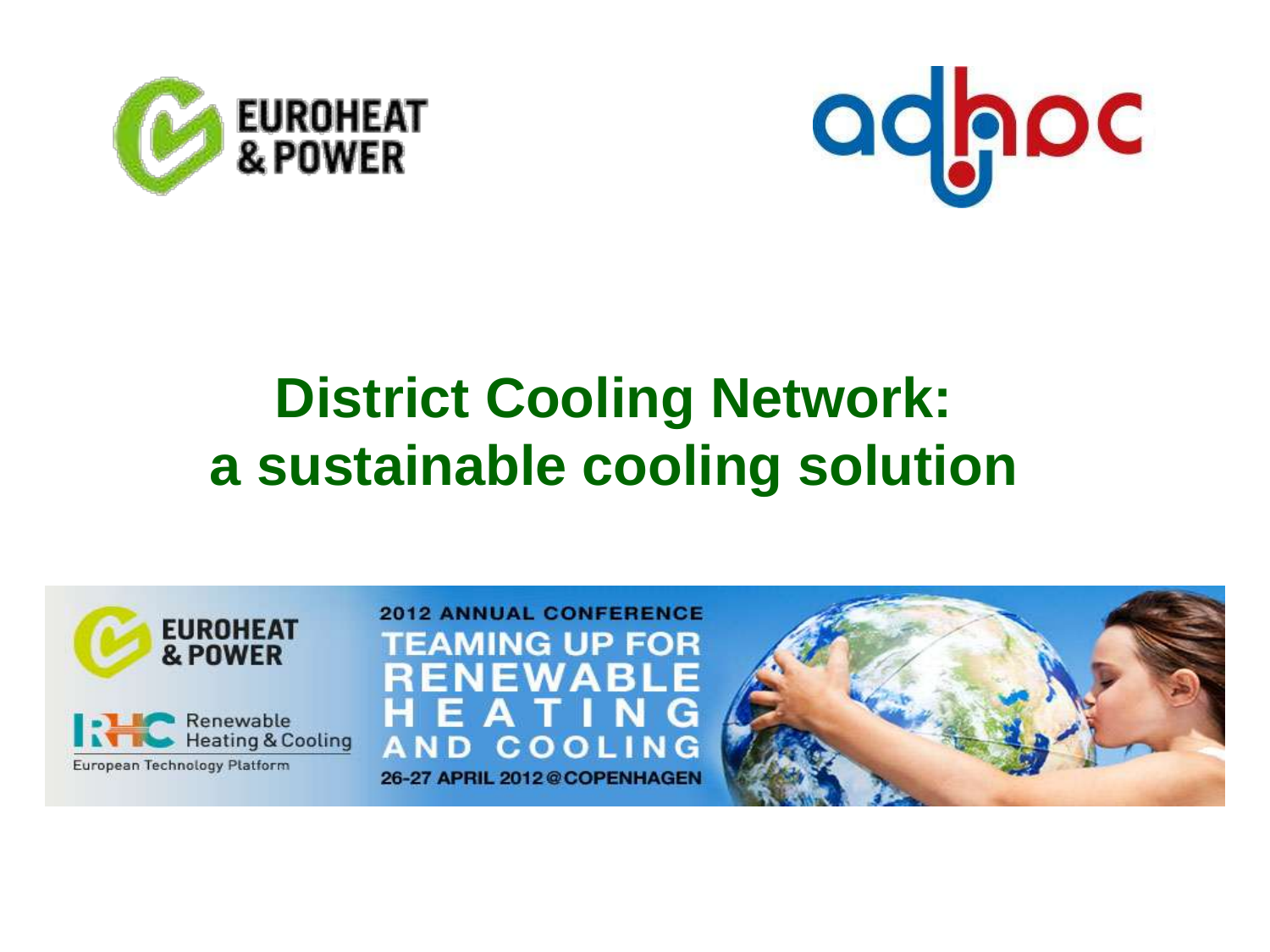# Cooling context



### **50% of the population is living in cities**

- **Growing demand for cooling**
- **Electricity Peak demand in summer**

#### **Obligation to acheive the EU 2020 and 2050 energy goals**

 **The response is District Cooling**

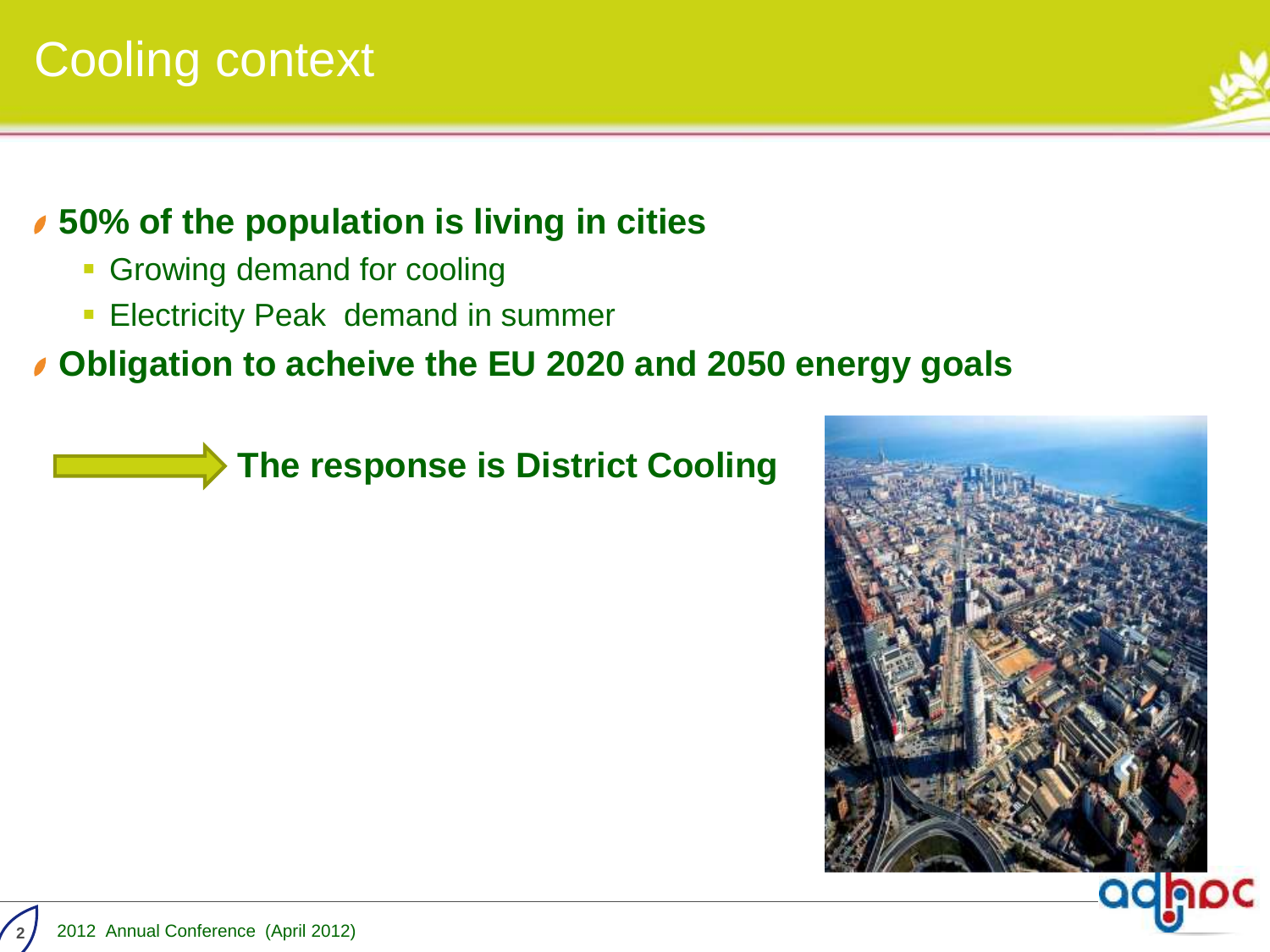The main idea of district Cooling is to use local sources for energy that would otherwise be wasted or not used, in order to offer the local market a competitive and high-efficient alternative to the traditional cooling solutions



**3** 2012 Annual Conference (April 2012)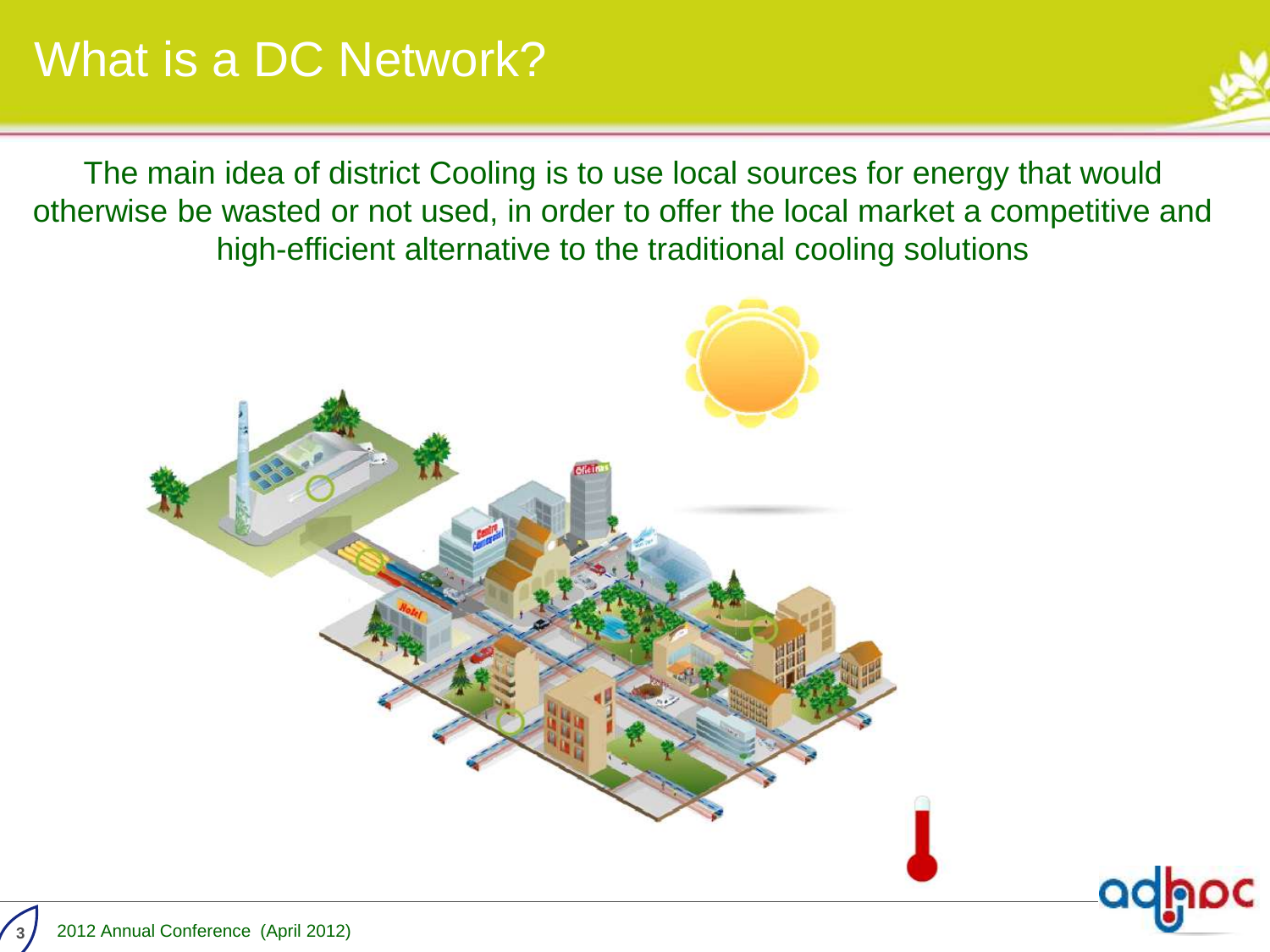The centrally produced district cooling can reach **5-10 times higher** efficiency than local electricity-driven equipments Production: Sourcing: Chillers/heat-pump "free" cooling Absorption or Waste heat or Solar  $\mathbf{I}$ .

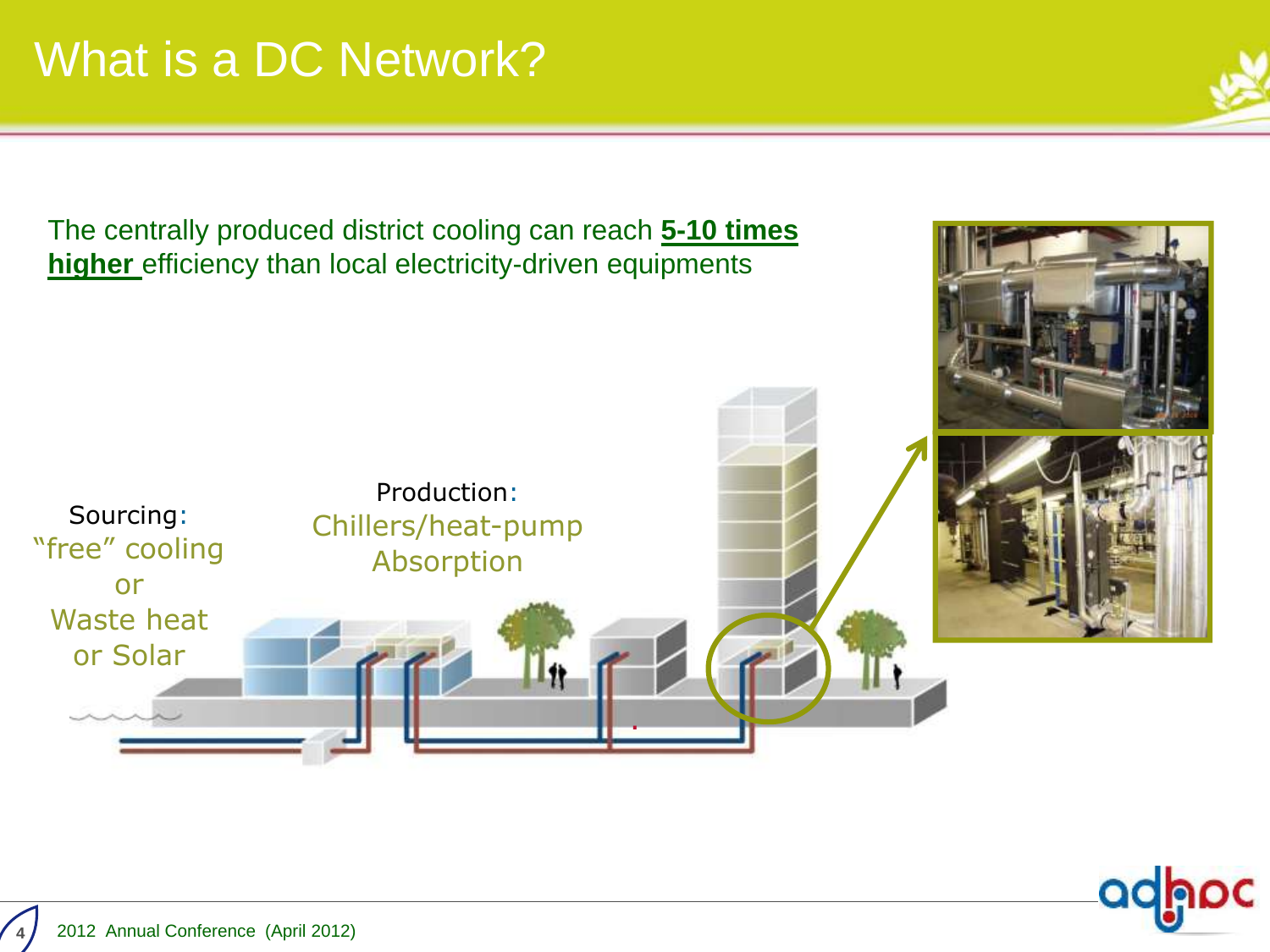# **Sustainable Cooling**

#### **Exploitation of local renewable or free energies.**

… from municipal urban solid waste incinerators, free cooling coming from sea or river, solar cooling, CHP Plant, ……… it is often the ONLY solution to it.

#### **Possibility to store the electricity as cooling energy**

…it is a huge advantage with more and more renewable national electrical productions.

### **Global monitoring of the production plant**

….. with the best energy available at each time.

### **Less dependence on foreign energy**

… energy efficiency linked to local energy consumption is the smartest way, unavoidable for countries that are dependent on energy sources…